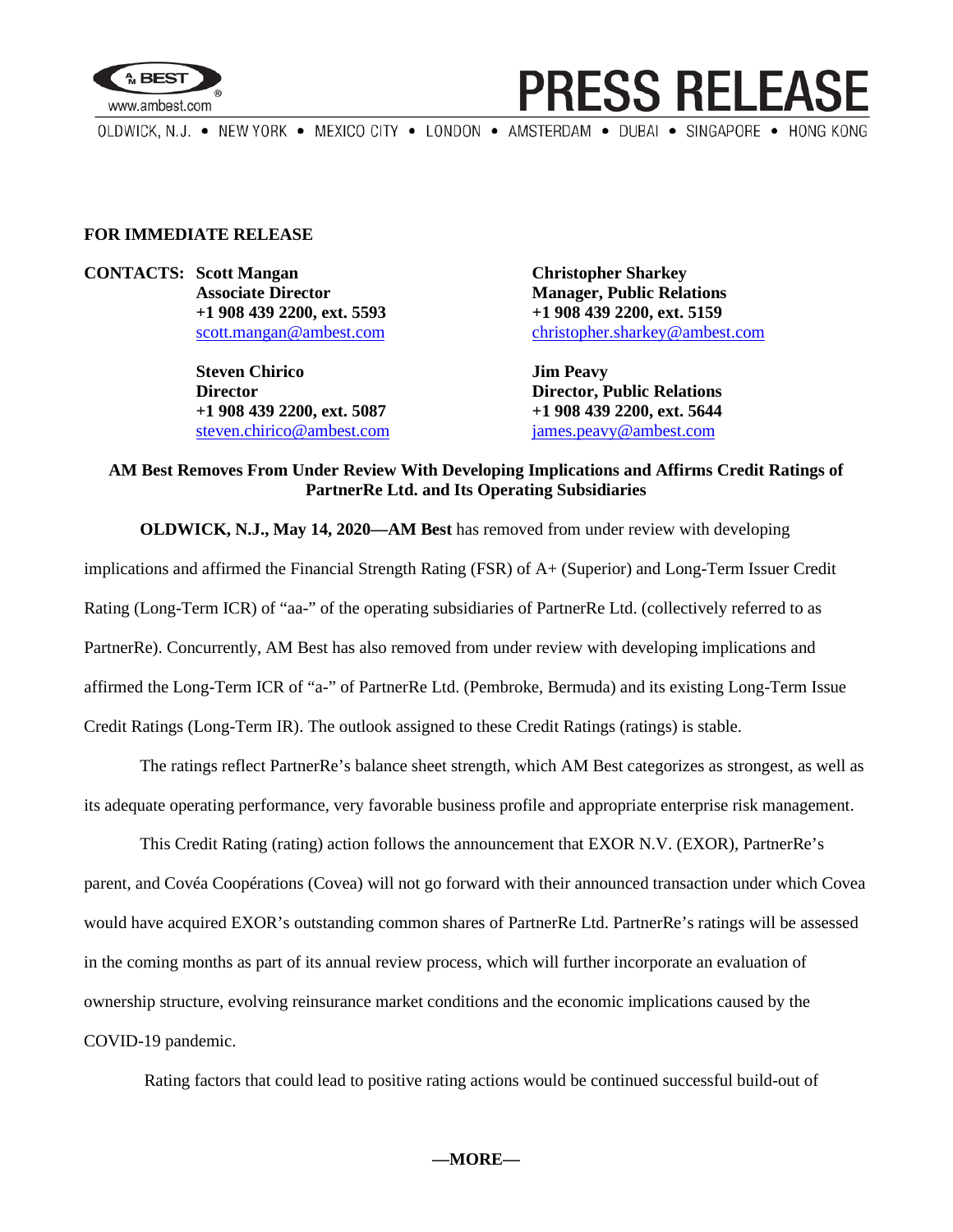

# **PRESS RELEAS**

OLDWICK, N.J. . NEW YORK . MEXICO CITY . LONDON . AMSTERDAM . DUBAI . SINGAPORE . HONG KONG

**—2—**

PartnerRe's operating companies' distribution platforms in conjunction with long-term, consistently strong

operating profitability and maintaining the strongest levels of risk-adjusted capitalization.

Rating factors that could lead to negative rating actions include a deterioration in the company's business

profile, unfavorable operating results stemming from outsized insurance or investment losses, and a material

decline of risk-adjusted capitalization.

AM Best has removed from under review with developing implications and assigned a stable outlook to

the FSR of A+ (Superior) and Long-Term ICR of "aa-" of the operating subsidiaries of PartnerRe Ltd.:

- Partner Reinsurance Company Ltd.
- Partner Reinsurance Company of the U.S.
- PartnerRe Ireland Insurance Designated Activity Company
- Partner Reinsurance Europe SE
- PartnerRe America Insurance Company
- PartnerRe Life Reinsurance Company of Canada
- PartnerRe Life Reinsurance Company of America

The following Long-Term IRs have been removed from under review with developing implications and

assigned a stable outlook:

PartnerRe Ltd.— — "bbb" on \$250 million 5.875% preferred shares, Series F

PartnerRe Financial II, Inc.—

— "bbb" on \$250 million 6.44% junior subordinated capital efficient notes, due 2066

**This press release relates to Credit Ratings that have been published on AM Best's website. For all** 

**rating information relating to the release and pertinent disclosures, including details of the office** 

**responsible for issuing each of the individual ratings referenced in this release, please see AM Best's [Recent](http://ratings.ambest.com/ratingeventdisclosures.aspx)** 

**[Rating Activity](http://ratings.ambest.com/ratingeventdisclosures.aspx) web page. For additional information regarding the use and limitations of Credit Rating** 

**opinions, please view [Guide to Best's Credit Ratings.](http://www3.ambest.com/ambv/ratingmethodology/OpenPDF.aspx?ri=1303) For information on the proper media use of Best's**